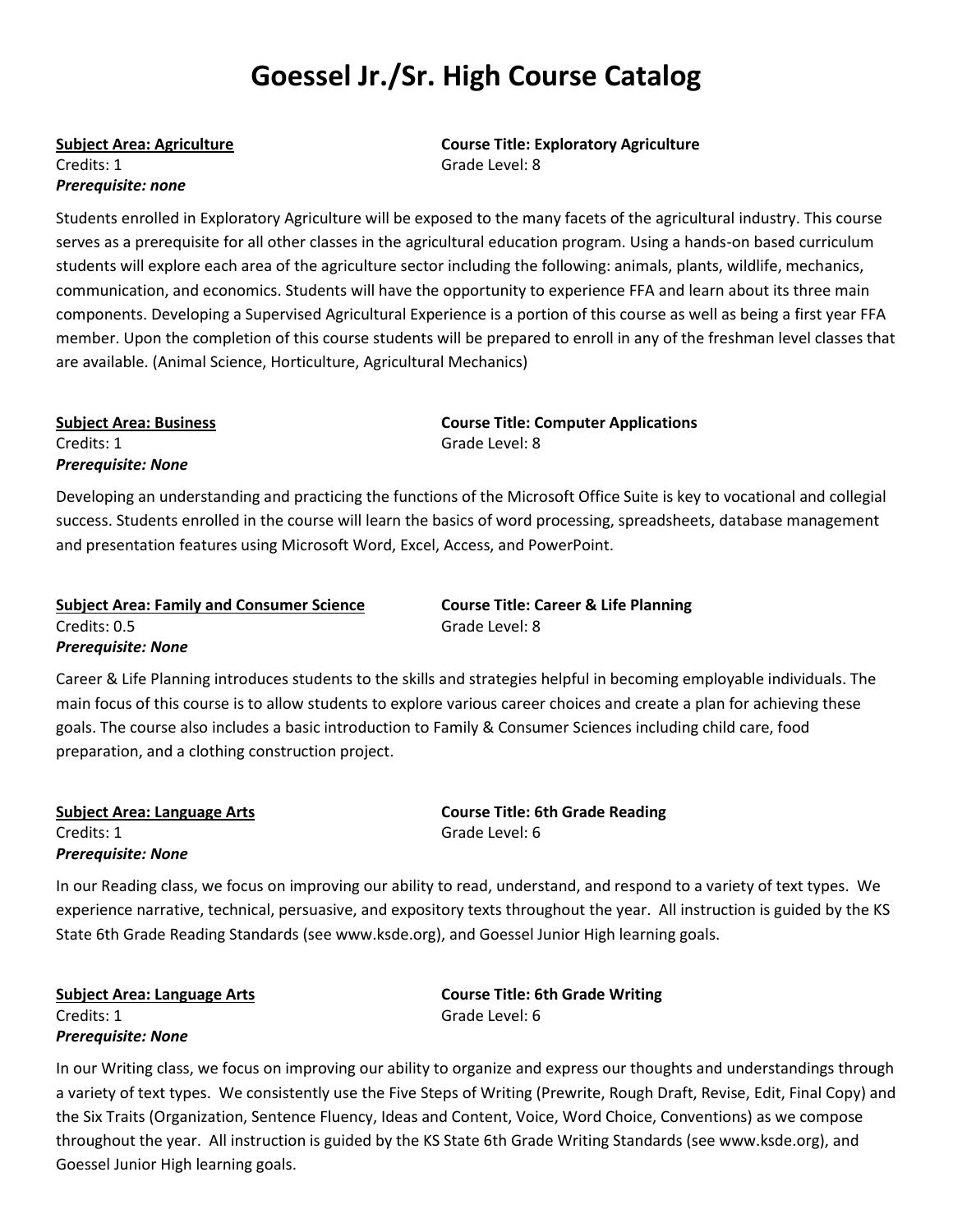## Credits: 1 Grade Level: 7 *Prerequisite: None*

# **Subject Area: Language Arts Course Title: 7th Grade Reading**

In our Reading class, we focus on improving our ability to read, understand, and respond to a variety of text types. We experience narrative, technical, persuasive, and expository texts throughout the year. All instruction is guided by the KS State 7th Grade Reading Standards (see www.ksde.org), and Goessel junior high learning goals.

| <b>Subject Area: Language Arts</b> |  |
|------------------------------------|--|
| Credits: 1                         |  |
| Prerequisite: None                 |  |

**Course Title: 7th Grade Writing** Grade Level: 7

In our Writing class, we focus on improving our ability to organize and express our thoughts and understandings through a variety of text types. We consistently use the Five Steps of Writing (Prewrite, Rough Draft, Revise, Edit, Final Copy) and the Six Traits (Organization, Sentence Fluency, Ideas and Content, Voice, Word Choice, Conventions) as we compose throughout the year. All instruction is guided by the KS State 7th Grade Writing Standards (see www.ksde.org), and Goessel Junior High learning goals.

### **Subject Area: Language Arts Course Title: 8th Grade Reading** Credits: 1 Grade Level: 8 *Prerequisite: None*

In our Reading class, we focus on improving our ability to read, understand, and respond to a variety of text types. We experience narrative, technical, persuasive, and expository texts throughout the year. All instruction is guided by the KS State 8th Grade Reading Standards (see www.ksde.org), and Goessel junior high learning goals.

| Subject Area: Math | <b>Course Title: 6th Math</b> |
|--------------------|-------------------------------|
| Credits: 1         | Grade Level: 6                |
| Prereguisite: None |                               |

This course is designed to get students ready for pre-algebra, algebra and geometry in their later middle school years. The math curriculum emphasizes computation and problem solving with rational numbers.

**Subject Area: Math Course Title: 7th Math** Credits: 1 Grade Level: 7 *Prerequisite: 6th Math*

Students will learn to use mathematics in real world problem-solving activities. Content includes working with decimals, fractions, and percentages. It also includes integers and algebra, proportional relationships, and some geometry, measurement, and data analysis.

Credits: 1 Grade Level: 8 *Prerequisite: 7th Math*

**Subject Area: Math Course Title: Pre-Algebra**

Students will apply mathematics to real world problem-solving in every day life situations. Concepts include algebraic skills, geometric relationships, and data analysis. There will also be review of skills from Mathematics 7 that were not mastered. The main goal is to prepare these students for algebra.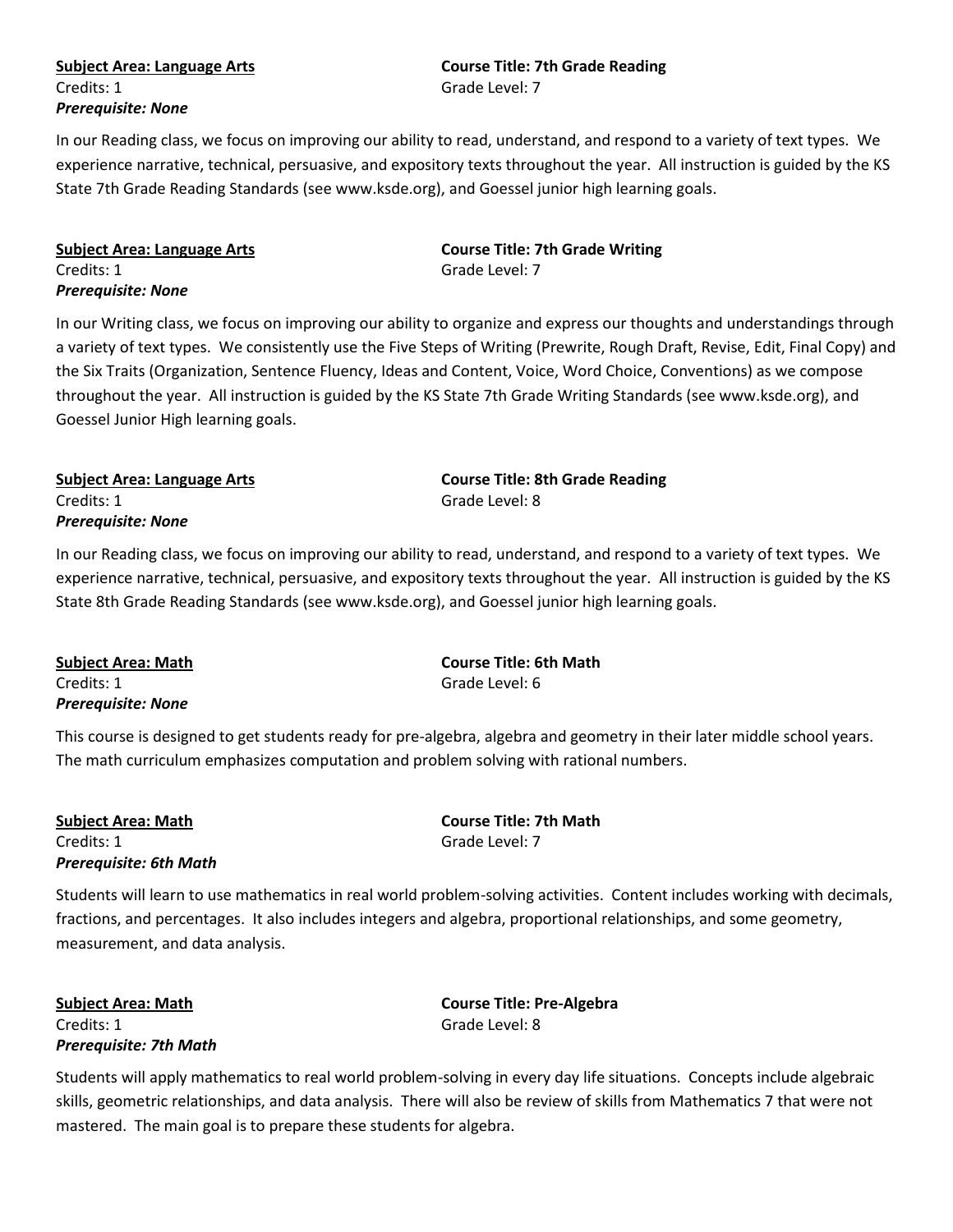### **Subject Area: Performing Arts Course Title: Junior High Band**

**Subject Area: Performing Arts Course Title: Junior High Choir**

Credits: 1 Grade Level: 6-8

Grade Level: 6-8

### *Prerequisite: Beginning band or band director's permission*

The junior high band emphasizes a developing level of musicianship through the study, rehearsal, and performance of recommended band literature. Performances include school concerts and the league music festival. JH band members may play with the high school pep band, but this is NOT a requirement of the class.

| <b>Subject Area: Performing Arts</b> |  |
|--------------------------------------|--|
| Credits: 1                           |  |
| Prerequisite: none                   |  |

As a member of the Junior High Choir, students will perform a varied repertoire of choral repertoire, practice vocal technique, develop fundamental music skills, gain an understanding of music in relation to history and culture, and learn self-discipline by functioning as a responsible member of the ensemble. Emphasis is placed on learning part singing skills, sight singing skills, musical interpretation, The choir presents one concert each semester and participates in music festivals in the spring. Attendance at performances is required.

**Subject Area: Physical Education Course Title: JH Physical Education** Credits: 1 Grade Level: 6-8 *Prerequisite: None*

This course is designed to provide students with the knowledge and skills needed to engage in a physically active, sports, and healthy lifestyle throughout life.

**Subject Area: Science Course Title: 6th Grade Science** Credits: 1 Grade Level: 6 *Prerequisite: none*

Students will develop problem-solving and inquiry skills by participating in relevant hands-on class activities. Students will design experimental investigations using scientific processes. The course includes a balance of physical, life, health, earth/space, and environmental science concepts.

Credits: 1 Grade Level: 7 *Prerequisite: None*

**Subject Area: Science Course Title: 7th Grade Science**

7th grade science focuses on life science. It will include cell biology and metabolism, genetics, evolution, ecology and human biology. It will also include chemistry and physics reviews in preparation for the state assessment. This course includes a strong laboratory component, with formal and informal labs. Laboratory skills and lab safety will be emphasized.

Credits: 1 Grade Level: 8 *Prerequisite: none*

**Subject Area: Science Course Title: 8th Grade Science**

8th grade science focuses on earth science. It will include geology, earth's history and processes, weather and climate, oceanography and astronomy. It includes a strong laboratory component, with formal and informal labs. Laboratory skills and lab safety will be emphasized.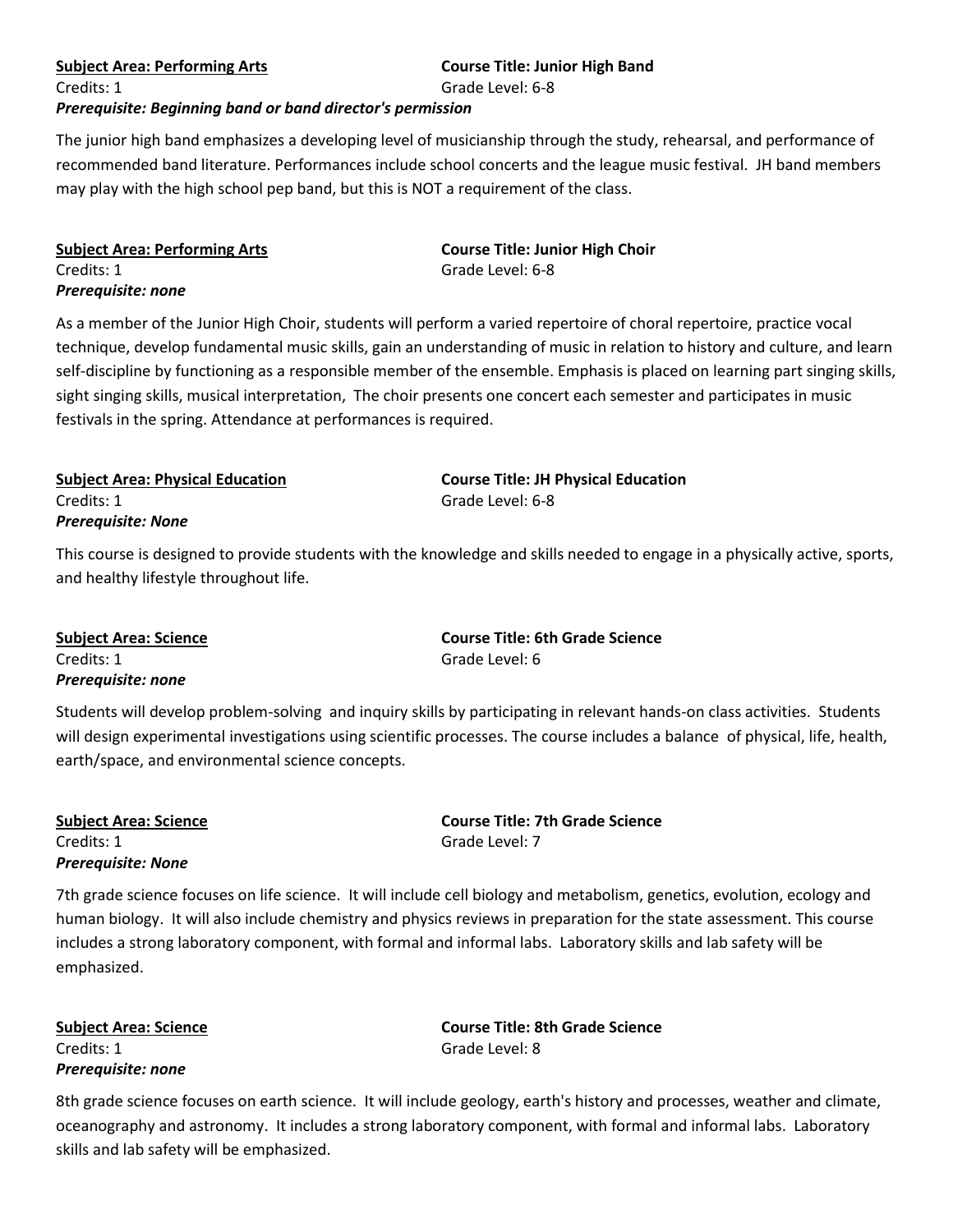# Credits: 1 Grade Level: 8 *Prerequisite: none*

# **Subject Area: Social Science Course Title: American History**

This course will review the history and development of the United States from the 1800-1900,American Revolution to Reconstruction. Emphasis will be placed on the Constitution, Westward expansion, American Presidents, Civil War and Reconstruction. Current events and awareness will also be stressed.

| <b>Subject Area: Social Science</b> |  |
|-------------------------------------|--|
| Credits: 1                          |  |
| Prerequisite: none                  |  |

**Subject Area: Social Science Course Title: Ancient Civilizations** Grade Level: 6

This course studies world history and focuses on eastern civilization, world geography, and important nations. Students learn about other peoples' societies, their history, and their systems of economicsand government.

Credits: 1 Grade Level: 7 *Prerequisite: none*

**Subject Area: Social Science Course Title: Kansas History/Geogrpahy**

Seventh grade social studies is a combination of Kansas history and geography. Students will study the culture, lifestyles, key events, and important figures of Kansas history for one semester. The other semester of this course emphasizes basic geography concepts, map and globe skills, scale, direction,and themes of geography for the western hemisphere.

| <b>Subject Area: Visual Arts</b> | <b>Course Title: Intro To Technology</b> |
|----------------------------------|------------------------------------------|
| Credits: 1                       | Grade Level: 7-8                         |
| <b>Prerequisite: None</b>        |                                          |

This is an entry level course that covers a wide range of the different aspects of technology. While there are several different topics touched on due to the change in technology, some of the core topics that have been a focus over the past few years include video editing (creating video yearbook/8th grade promotion), use of Google Docs, use of Microsoft Office, and increasing typing skills.

**Subject Area: Agriculture Course Title: Advanced Agricultural Mechanics** Credits: 1 Grade Level: 11-12 *Prerequisite: Exploratory Agriculture, Agricultural Mechanics*

Students will building upon skills that they have acquired through passed completion of Agricultural Mechanics. They will be working with shielded metal arc welding, gas metal arc welding, tungsten inert gas, metal inert gas, oxyacetylene, and brazing. Units covering small engines, metallurgy, electricity, construction, and cement will round out the year. Students will complete skill welds and work on self designed projects. This is a great class for any student looking to expand their mechanical skills and prepare them for industry work or perfecting skills needed for farm labor. Students will be able to utilize these skills with the development of a supervised agricultural experience and use them in many agricultural competitions throughout the year.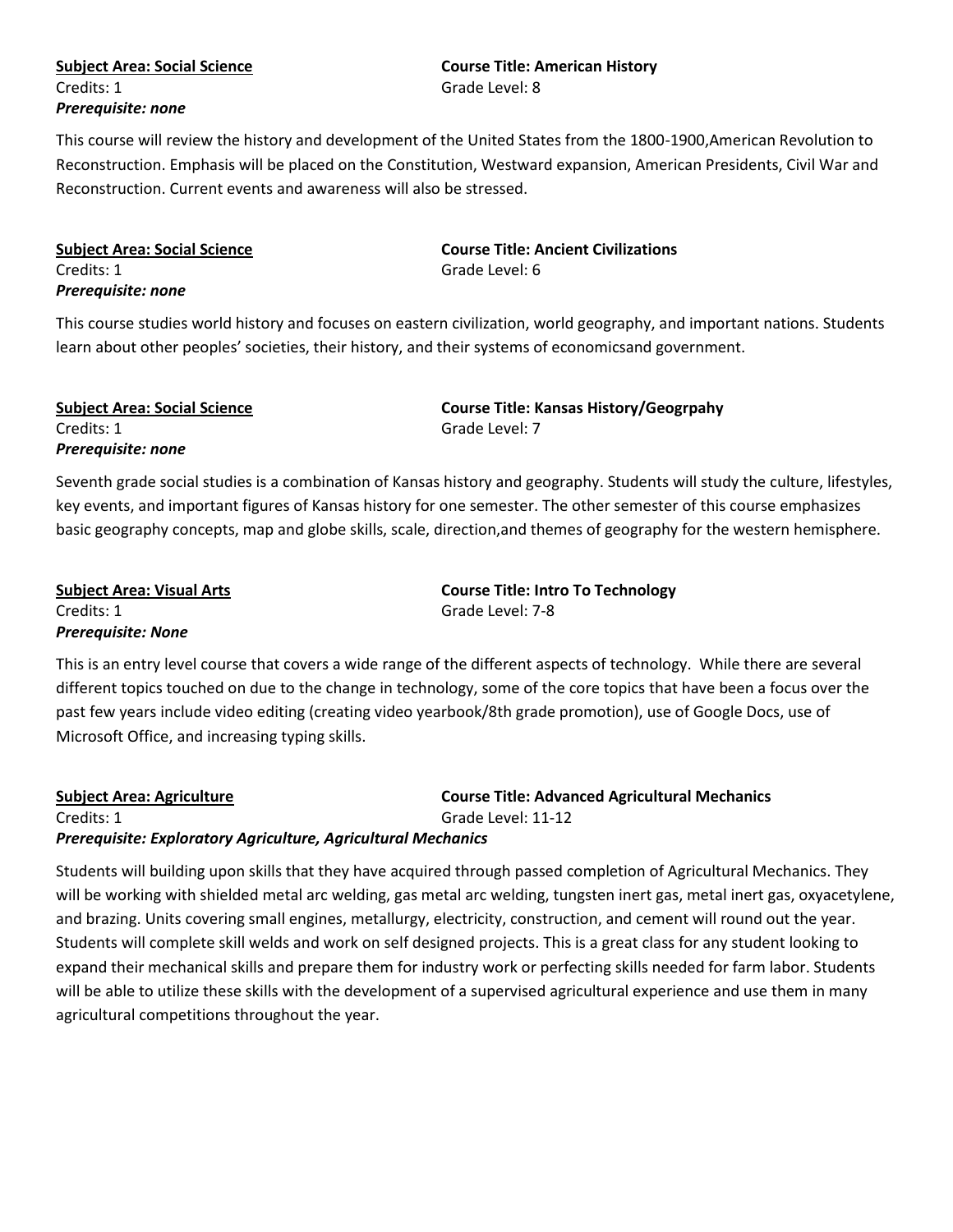### **Subject Area: Agriculture Course Title: Advanced Animal Science**

Credits: 1 Grade Level: 11-12

### *Prerequisite: Exploratory Agriculture, and Animal Science*

Students who have taken Animal Science and Exploratory Agriculture are encouraged to dive deeper into the Animal Science sector of agriculture with this course. This course will spend time discovering veterinary medicine, dissections, meat production, companion animals, reptiles, and fish. Students will have hands on opportunities to learn more about animals, their systems and environment. Students with Supervised Agricultural Experiences in the animal sector could develop new ideas and technology to benefit them in their endeavors.

| <b>Subject Area: Agriculture</b>                        | <b>Course Title: Advanced Horticulture</b> |
|---------------------------------------------------------|--------------------------------------------|
| Credits: 1                                              | Grade Level: 11-12                         |
| Prerequisite: Exploratory Agriculture, and Horticulture |                                            |

This course allows students who have taken Horticulture to get a more in depth look at the Horticulture industry. Students will be conducting research projects on plants, use different growing mediums, learn about Horticulture career options, and look farther into the plant life cycle. This class offers many hands on activities and projects to coincide with the material covered in lectures. Students interested in plants, food production, agronomy, or crop are encouraged to look at this course.

# Credits: 1 Grade Level: 10-12 *Prerequisite: Exploratory Agriculture*

**Subject Area: Agriculture Course Title: Agricultural Communications**

Through this course students will have the opportunities to develop their communication skills through a variety of venues. This course allows students to develop resumes, cover letters, APA writing skills, public speaking skills, print media, social media, website construction, as well as the importance of research and developing an opinion on controversial issues. Students will have practical experience that can directly relay to life following high school. This class constructs the monthly Bluebird that is distributed in the school as well. All components of this course can be used in a variety of career paths.

**Subject Area: Agriculture Course Title: Agricultural Mechanics** Credits: 1 Grade Level: 10-12 *Prerequisite: Exploratory Agriculture*

Within this course students will learn how to work and operate in our high school shop. Students will learn the basis of shielded metal arc welding, gas metal arc welding, metal inert gas welding, tungsten inert gas welding, oxyacetylene acetylene, and brazing. Students will complete skill welds and have the opportunity to develop their own project after completing work on blue print design. Units over small engines, electricity, and basic construction complete the course. This is a course that offers hands on experience on a daily basis and will provide you with skills that can be used in the industry or for your own need.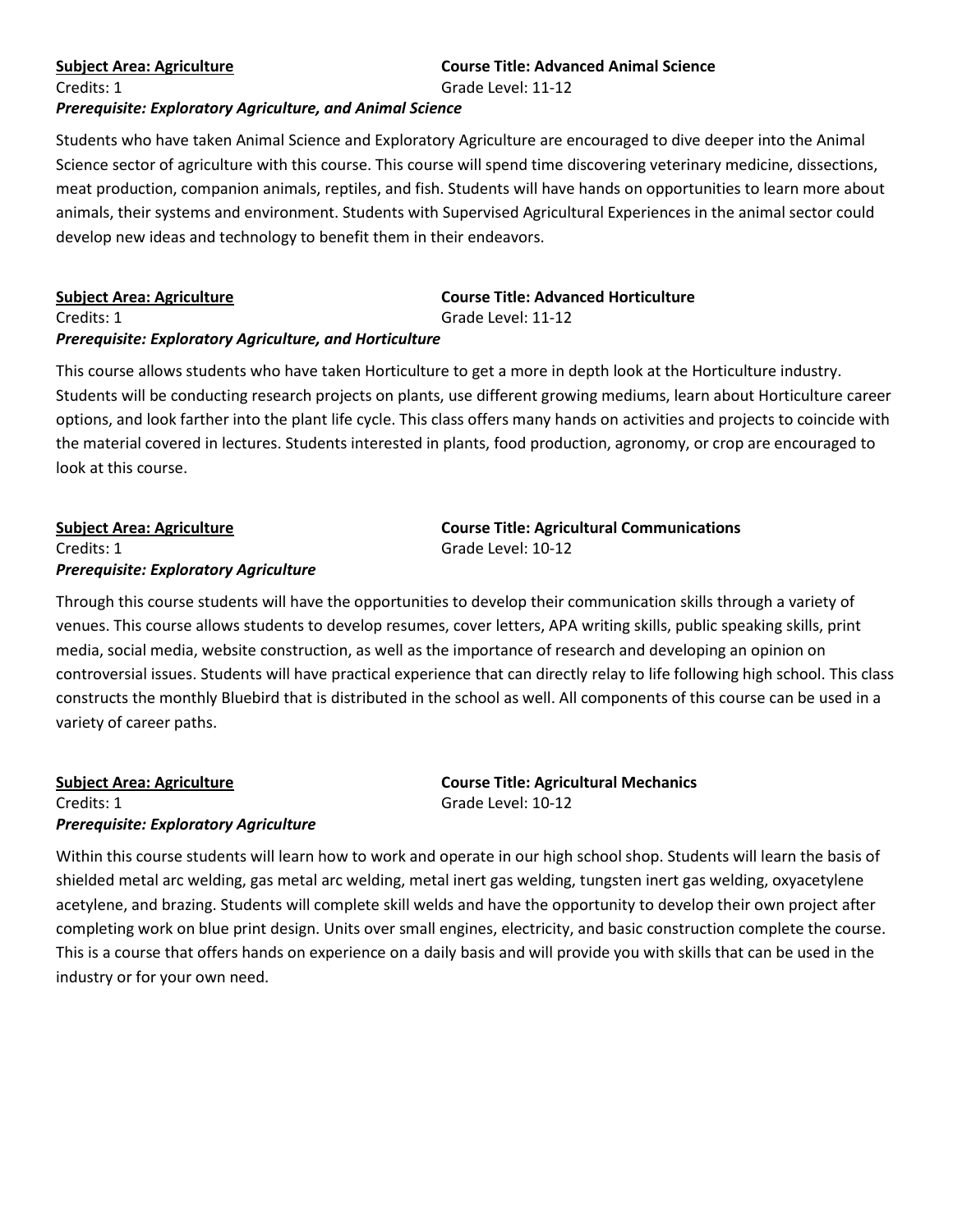### *Prerequisite: Exploratory Agriculture*

### **Subject Area: Agriculture Course Title: Animal Science** Credits: 1 Grade Level: 9-12

Within the Animal Science course students will be exploring all concepts surrounding animal agriculture. This will include, genetics, nutrition, anatomy and physiology, marketing, management, products, and reproduction of various species. Students will have hands on experience with dissection, as well as working with live specimens throughout the year. Any student that has interest in developing a SAE around animals, or has an interest in an animal career should look at this course as a great stepping stone. Students will gain skills needed to become proficient in judging livestock, becoming an advocate for animal agriculture, and developing areas of their FFA and SAE experiences.

# **Subject Area: Agriculture Course Title: Environmental Systems/Wildlife Science**

### Credits: 1 Grade Level: 10-12 *Prerequisite: Exploratory Agriculture*

This course allows wildlife enthusiasts to develop a deeper understanding of a variety of topics while also introducing new concepts to students with limited experience. This class covers a multitude of different topics from Hunter Safety, fishing, archery, soils, poisonous plants and animals, to all forms of wildlife and how they effect our environment. This class couples many hands on opportunities that allows students to try their hand at fishing, archery, survival skills, and plant identification among other activities. This is a great class for students who are interested in wildlife management that could lead into an exciting Supervised Agricultural Experience.

| <b>Subject Area: Agriculture</b> | <b>Course Title: Food Science</b> |
|----------------------------------|-----------------------------------|
| Credits: 1                       | Grade Level: 9-12                 |
| <b>Prerequisite: None</b>        |                                   |

In the Food Science course, students will explore where their food comes from and how it is processed and packaged. There will be several food-based experiments to discover scientific principles that are present in our food. This course is co-taught by Ms. Manche and Mrs. Bergin so students will learn both the agricultural and consumer connections of food science.

**Subject Area: Agriculture Course Title: Horticulture** Credits: 1 Grade Level: 10-12 *Prerequisite: Exploratory Agriculture*

In this course students will be exploring the life cycle of plants. Coupled with hands on activities students will experience floral design, greenhouse management, turf grass management, basic plant structure, soils, and a multitude of other plant industry topics. Students will be responsible for working in the greenhouse and doing some landscaping. Any student interested in being outdoors and learning more about plant life should take a look at this class. Students will receive practical experience with plant production and maintenance that can easily be a transition into a productive Supervised Agricultural Experience.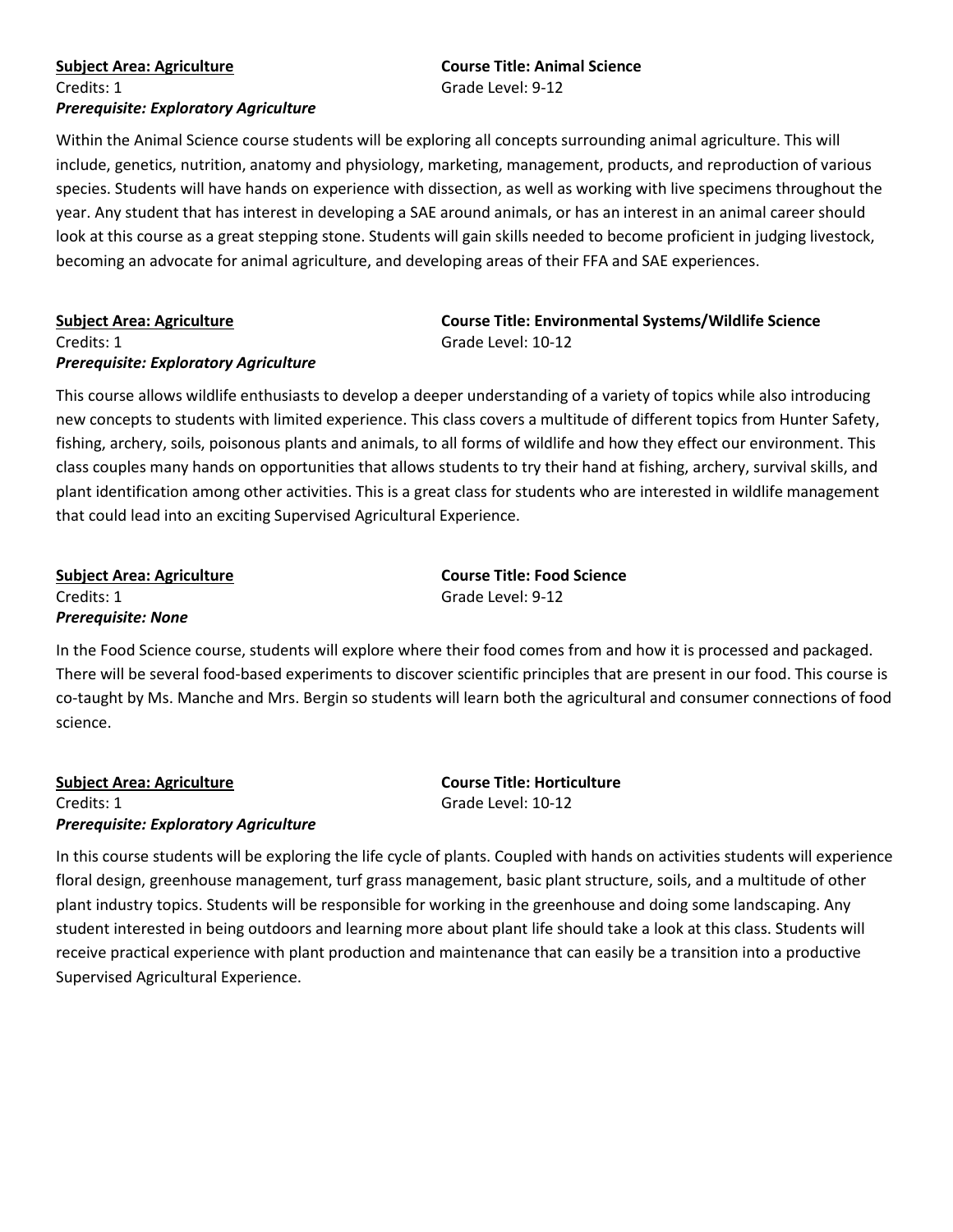## Credits: 1 Grade Level: 9-12 *Prerequisite: None*

# **Subject Area: Business Course Title: Accounting**

This course will introduce you to accounting and the concepts, principals, cycle, and equation that is fundamental to initial understanding. It provides the skills, knowledge, and attitudes necessary to conduct personal business or to further your education in the field of accounting. Whether you go into a career or business or not, this class helps you understand what it takes to be financially stable and make informed financial decisions. By the end of the class, students will be able to answer the question; "what do the numbers actually mean?"

### *Prerequisite: Accounting*

**Subject Area: Business Course Title: Advanced Accounting** Credits: 1 Grade Level: 10-12

The course provides the student with an opportunity to review, apply, and further develop the basic accounting principles learned in Accounting I. Accounting II covers these concepts more in-depth and introduces other concepts that help prepare students for employment and/or college. Skills and abilities developed in this course include: critical thinking, communication, effective decision making, and teamwork.

# Credits: 0.5 Grade Level: 9-12 *Prerequisite: None*

**Subject Area: Business Course Title: Banking & Finance**

This course provides students with an overview of the American monetary and banking system as well as types of financial institutions and the services and products that they offer. Course content includes government regulations; checking, savings, and money market accounts; loans; and investments. Student's interested in careers in banking, business ownership, management, and related careers should take this class.

| <b>Subject Area: Business</b> | <b>Course Title: Business Essentials</b> |
|-------------------------------|------------------------------------------|
| Credits: 0.5                  | Grade Level: 9-12                        |
| <b>Prerequisite: None</b>     |                                          |

This introductory course is designed to give students an overview of basic business concepts and provides the content needed to ensure financial literary. No matter what your future holds, this class is a must-have. Students will examine current events to determine their impact of business and industry and legal and ethical issues. Students will identify employability and personal skills needed to obtain a career and be successful in the workplace. As students learn about different types of businesses, they will analyze business practices to determine ethical and social responsibilities.

**Subject Area: Business / Technology Course Title: Computer Applications** Credits: 1 Grade Level: 9-12 *Prerequisite: None*

Developing an understanding and practicing the functions of the Microsoft Office Suite is key to vocational and collegial success. Students enrolled in the course will learn the basics of word processing, spreadsheets, database management and presentation features using Microsoft Word, Excel, Access, and PowerPoint.

Credits: 0.5 Grade Level: 9-12 *Prerequisite: None*

**Subject Area: Business Course Title: Entrepreneurship**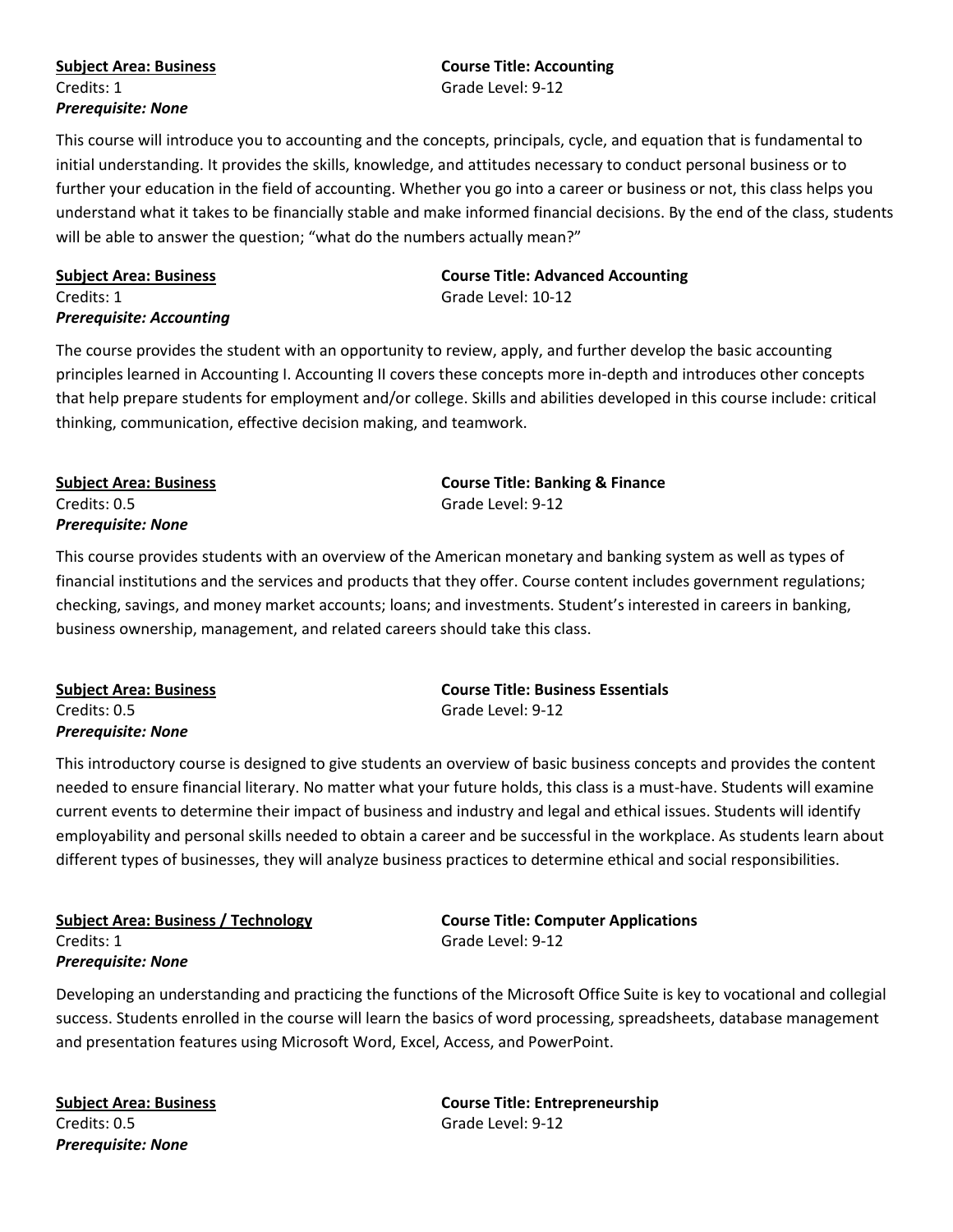Entrepreneurship will acquaint students with the knowledge and skills necessary to own and operate their own businesses. Topics will include economics, marketing principles, human relations and psychology, business and labor law, legal rights and responsibilities of ownership, business and financial planning, finance and accounting, and communication. Students will develop these skills through a hands-on classroom experience and contact with actual business owners.

### **Subject Area: Business Course Title: Investing** Credits: 0.5 Grade Level: 9-12 *Prerequisite: Banking & Finance*

This course emphasizes the formulation of business and individual investment decisions by looking at the different investments decisions we face throughout life. Whether you're investing in your education, a life insurance plan, or hoping to retire at an early age, this class takes a practical look at the numbers and informs students about the important decisions that await. Another must have before you graduate!

### **Subject Area: Business Course Title: Interactive Media** Credits: 1 Grade Level: 10-12 *Prerequisite: Computer Applications*

In a technology driven society, developing an understanding of social media, web 2.0, digital communication, digital design, and the various elements that influence the use and success of each of these areas is critical to being a productive and ethical citizen. Students who enjoy designing, editing, creating, publicizing, and promoting will excel in this course. Students will be challenged to improve communication skills, implement creative thinking, work successfully within a team as well as an individual, and demonstrate an ability to solve problems. More so, this class provides students with an opportunity to develop and apply reading, writing, research, and listening skills in personal and relevant ways.

### **Subject Area: Business Course Title: Web Page Design** Credits: 1 Grade Level: 9-12 *Prerequisite: Computer Applications*

Web Page Design courses teach students how to design web sites by introducing them to and refining their knowledge of site planning, page layout, graphic design, and the use of markup languages—such as Extensible Hypertext Markup, JavaScript, Dynamic HTML, and Document Object Model—to develop and maintain a web page. These courses may also cover security and privacy issues, copyright infringement, trademarks, and other legal issues relating to the use of the Internet. Advanced topics may include the use of forms and scripts for database access, transfer methods, and networking fundamentals.

### **Subject Area: Family and Consumer Science Course Title: Apparel Design** Credits: 0.5 Grade Level: 9-12 *Prerequisite: None*

Apparel Design will focus on the fundamentals of the fashion industry including wardrobe planning, fashion design, careers in fashion, and basics of clothing construction. Clothing construction projects will be a major component of the course.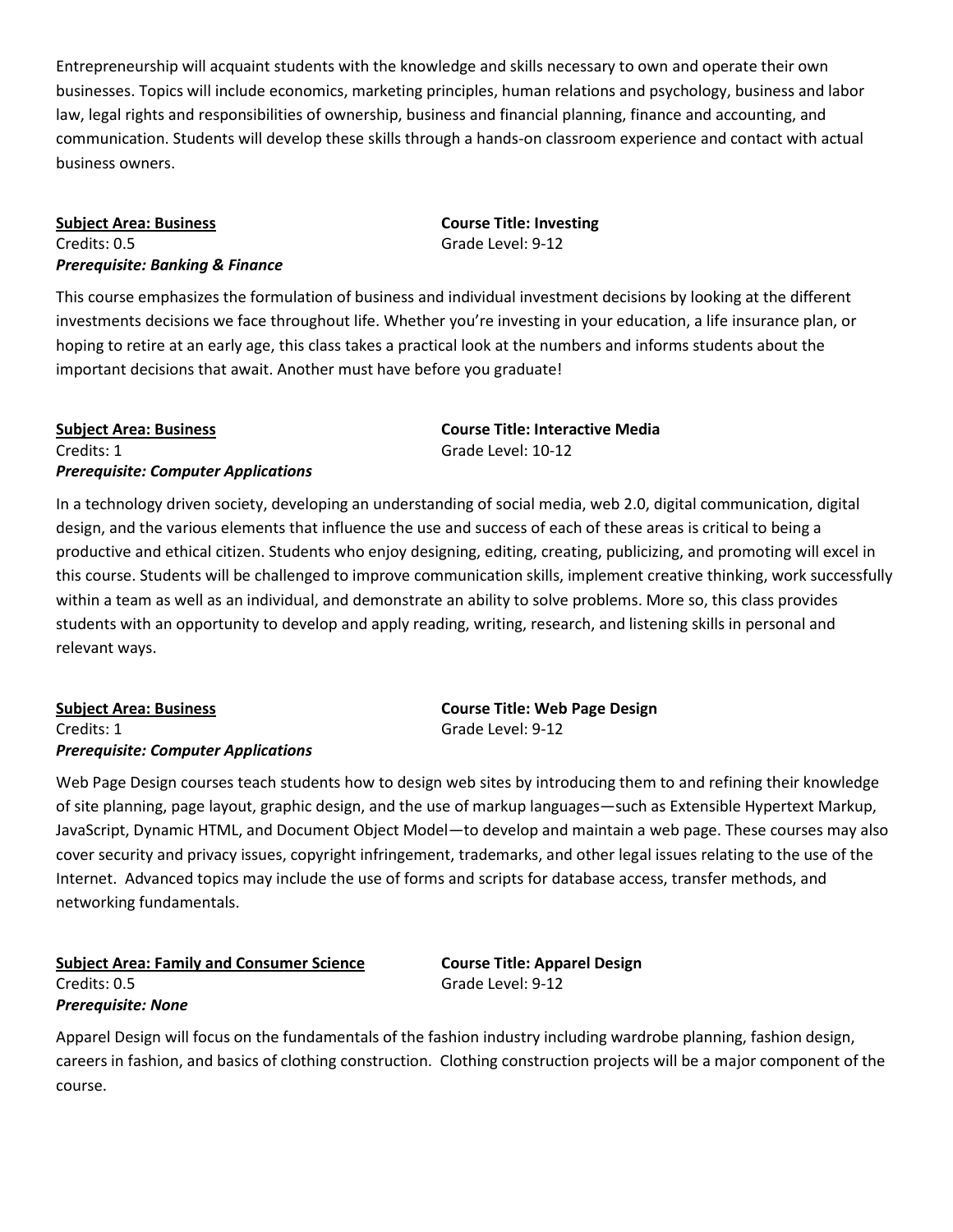# Credits: 1 Grade Level: 11-12 *Prerequisite: 2 credits of FACS Courses*

# **Subject Area: Family and Consumer Science Course Title: Career & Community Connections**

Career & Community Connections provides students with work experience in any field relating to the community. Students gain important job skills throughout the year-long experience. This course will include classroom activities as well including discussion about what the student encounter in the workplace. (75% Field Experience; 25% Classroom Activities)

### **Subject Area: Family and Consumer Science Course Title: Consumer & Personal Finance** Credits: 0.5 Grade Level: 9-12 *Prerequisite: None*

Consumer & Personal Finance explores how to manage finances in a time of economic uncertainty. Students will cover topics such as savings, credit, insurance, taxes, budgeting, and consumer rights. The course will include a financial simulation for students to gain experience in balancing a checking account.

### **Subject Area: Family and Consumer Science Course Title: Culinary Essentials** Credits: 0.5 Grade Level: 9-12 *Prerequisite: Career & Life Planning*

Culinary Essentials will provide students with the basics of the restaurant business including: cooking tools, cooking techniques, food safety practices. The course will include foods labs as well as classroom experiences. This is the pre-

requisite course for Culinary Arts.

### **Subject Area: Family and Consumer Science Course Title: Early Childhood Applications** Credits: 1 Grade Level: 11-12 *Prerequisite: 2 credits of FACS Courses*

Early Childhood Applications provides students with work experience in fields related to caring for others. Goals are set cooperatively by the student, teacher, and employer. This course will include classroom activities as well including discussion about what the student encounter in the workplace. (75% Field Experience; 25% Classroom Activities)

# Credits: 0.5 Grade Level: 9-12 *Prerequisite: Career & Life Planning*

**Subject Area: Family and Consumer Science Course Title: Event Planning & Management**

Course will include an understanding of careers in the Event Planning & Management industry. Students will learn how to work with vendors and customers, create a work schedule, and compare items to create the most profitability for an event. Final project involves planning and carrying out a large-scale event (ex: meal for an awards night).

|                           | <b>Subject Area: Family and Consumer Science</b> |
|---------------------------|--------------------------------------------------|
| Credits: 0.5              |                                                  |
| <b>Prerequisite: None</b> |                                                  |

**Course Title: Family Studies** Grade Level: 9-12

Family Studies emphasizes building and maintaining healthy interpersonal relationships among family members and other members of society. This course will emphasize topics such as social/dating practices, marriage preparation, parenthood, functions of the family unit, and various stages of life.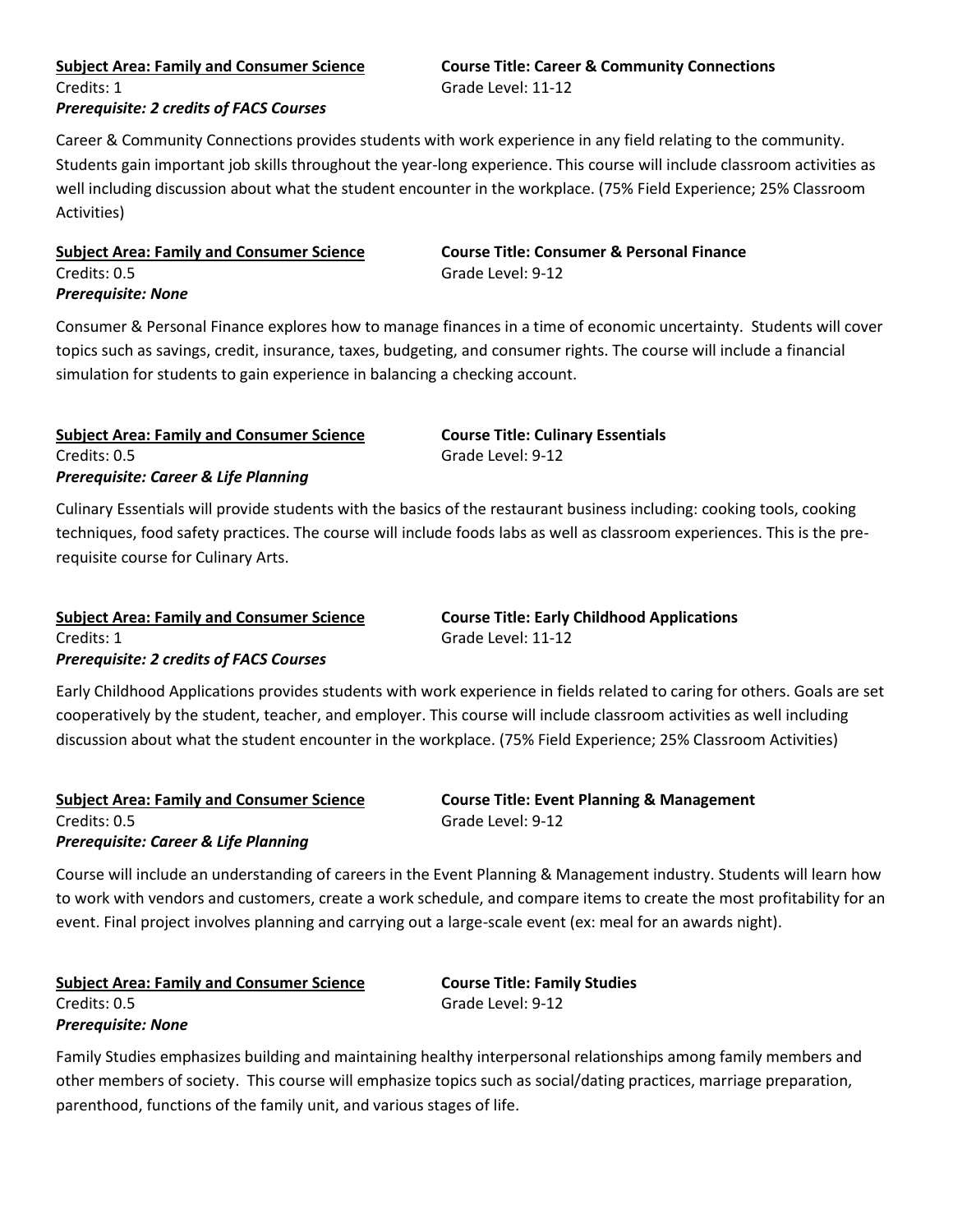### **Subject Area: Family and Consumer Science Course Title: Food Science** Credits: 1 Grade Level: 9-12 *Prerequisite: None*

In the Food Science course, students will explore where their food comes from and how it is processed and packaged. There will be several food-based experiments to discover scientific principles that are present in our food. This course is co-taught by Ms. Manche and Mrs. Bergin so students will learn both the agricultural and consumer connections of food science.

## Credits: 1 Grade Level: 9-12 *Prerequisite: None*

**Subject Area: Family and Consumer Science Course Title: Foundations to Early Childhood Development**

Foundations to Early Childhood Development provides students with knowledge about the physical, mental, emotional, and social growth and development of children from conception to preschool age, emphasizing the application of the knowledge in child care settings. Students will learn basics of becoming employable in a child care facility.

### **Subject Area: Family and Consumer Science Course Title: Human Growth & Development** Credits: 0.5 Grade Level: 9-12 *Prerequisite: None*

Human Growth & Development provides students with knowledge about the physical, mental, emotional, and social growth and development of humans from conception to old age. In addition this course helps students discover how individuals respond to the various stages of the life span.

### **Subject Area: Family and Consumer Science Course Title: Nutrition & Wellness** Credits: 0.5 Grade Level: 9-12 *Prerequisite: None*

Nutrition & Wellness focuses on personal health topics such as nutrition and exercise and how these should be utilized throughout the lifespan. Students will learn basic cooking skills and will complete a variety of cooking labs. How to make wise nutritional and wellness choices to develop a healthy self will be a major component of this course as well as an introduction to nutrition-related occupations.

### **Subject Area: Family and Consumer Science Course Title: Teaching as a Career** Credits: 1 Grade Level: 11-12 *Prerequisite: None*

Students will discover benefits of teaching, explore different teaching and learning styles, and design a functional classroom set-up. Students will also observe different classrooms, then create and teach lessons about subjects that interest them. If you have ever considered being a teacher someday, this class is a good place to start!

Credits: 0.75 Grade Level: 12 *Prerequisite: See description*

**Subject Area: Language Arts Course Title: College English Comp I**

Essentials of composition. Emphasis is placed on practice in writing expository paragraphs and themes and in using the techniques of research. Selected readings for models and criticism are used.

Asset Writing Score of 45 or above, or ACT English Score of 20 to 36, or Compass Writing Score of 76 or above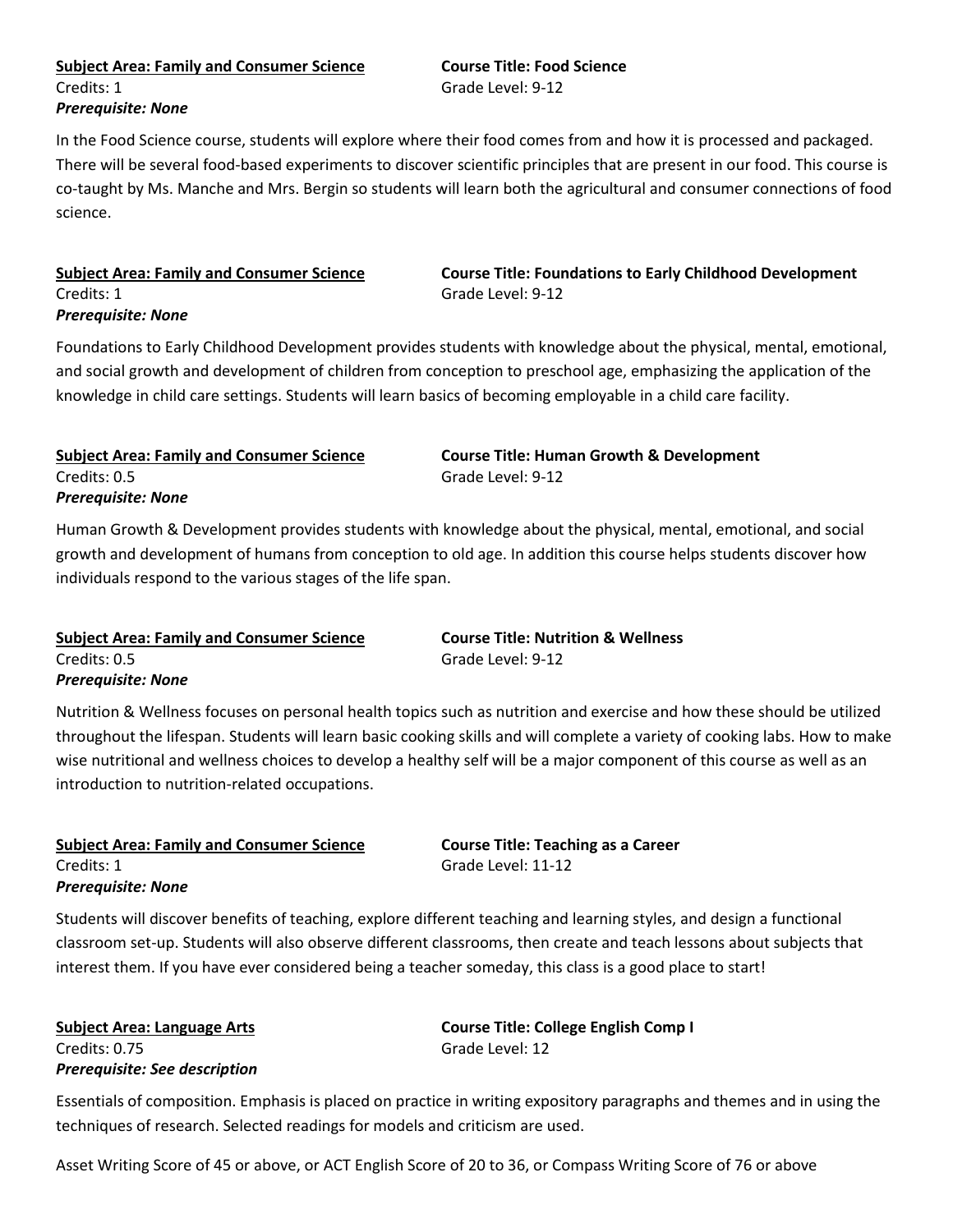## Credits: 0.75 Grade Level: 12 *Prerequisite: See description*

# **Subject Area: Language Arts Course Title: College English Comp II**

Compositions of techniques of persuasive and research writing, and critical reading and writing on selected thematic units.

EN103 English Composition I with a grade of C or higher, or EN101 English Composition IA with a grade of C or higher, or EN100 English Comp IB with a grade of C or higher

# Credits: 0.75 Grade Level: 11-12 *Prerequisite: None*

**Subject Area: Language Arts Course Title: College Public Speaking**

Principles and practices of oral communication that will help the student develop skills in communication and acquire an understanding of oral communication as a vital human skill and activity.

| Subject Area: Language Arts | <b>Course Title: Creative Writing</b> |
|-----------------------------|---------------------------------------|
| Credits: 1                  | Grade Level: 9-12                     |
| Prerequisite: None          |                                       |

The Creative Writing Course will focus primarily on writing a substantial amount and in various forms. The writing process itself, vocabulary, and grammar are secondary in emphasis. Emphasis will be on the writing process, especially in the following areas of creative writing: short story, poetry, children's literature and drama. Students may research different aspects of writing, including genre, manuscript form and publishing. Students may also research and study different authors. Students will publish articles on the district website.

| Subject Area: Language Arts | <b>Course Title: English I</b> |
|-----------------------------|--------------------------------|
| Credits: 1                  | Grade Level: 9                 |
| Prerequisite: None          |                                |

English I includes the study of literature, the writing process, research, speaking and presentation skills, vocabulary, and grammar. Students enrolled in English I should expect daily homework and be able to work both independently and in groups. The textbook used is Prentice Hall. Novels and Plays read may include: The Giver, A Separate Peace, Fahrenheit 451, and Romeo and Juliet.

| <b>Subject Area: Language Arts</b> |
|------------------------------------|
| Credits: 1                         |
| <b>Prerequisite: None</b>          |

**Subject Area: Language Arts Course Title: English II** Grade Level: 10

English II includes the study of literature, the writing process, research, speaking and presentation skills, vocabulary, and grammar. Students enrolled in English II should expect daily homework and be able to work both independently and in groups. The textbook used is Prentice Hall. Novels and Plays read may include: To Kill a Mockingbird and Julius Caesar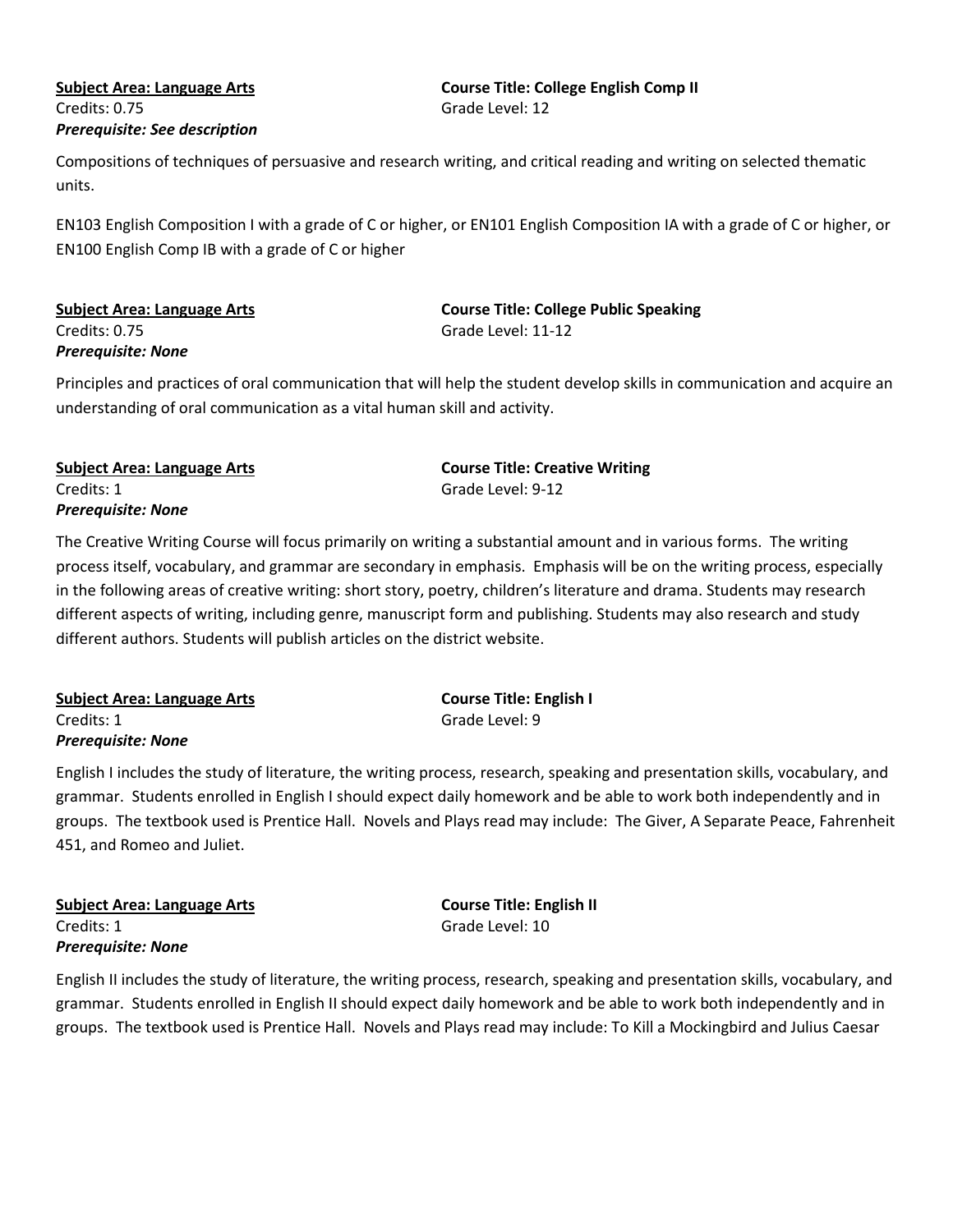### **Subject Area: Language Arts Course Title: English III** Credits: 1 Grade Level: 11 *Prerequisite: None*

English III includes the study of literature, the writing process, research, speaking and presentation skills, vocabulary, and grammar. English III students will prepare for and take the Kansas State Reading Assessment. Students enrolled in English III should expect daily homework and be able to work both independently and in groups. The textbook used is Prentice Hall. A major work that is included in this course is the study of The Grapes of Wrath.

| Subject Area: Language Arts | <b>Course Title: English IV</b> |
|-----------------------------|---------------------------------|
| Credits: 1                  | Grade Level: 12                 |
| Prerequisite: None          |                                 |

English IV includes the study of literature, the writing process, research, speaking and presentation skills, vocabulary, and grammar. Students enrolled in English IV should expect daily homework and be able to work both independently and in groups. The textbook used is Prentice Hall, which integrates British Literature as well as American Literature. Novels and Plays read may include: Animal Farm, Macbeth, and Much Ado About Nothing. A major requirement for completion of this course is the I-Search project.

Credits: 0.75 Grade Level: 11-12 *Prerequisite: See description*

**Subject Area: Math Course Title: College Algebra**

Theory of equations, functions, inverse functions, complex numbers, determinants and matrices.

Accuplacer Score of 75 or higher, or Compass Algebra Score of 48 or higher, or MA105 Intermediate Algebra with a grade of C or higher, or ACT Math Score of 21 or higher

### Credits: 1 Grade Level: 12 *Prerequisite: See description*

**Subject Area: Math Course Title: College Analytical Geometry & Calculus I**

Two-dimensional analytical geometry, limits, continuity, differentiation and integration with applications, trigonometric functions.

MA107 Plane Trigonometry with a grade of C or higher, or MA109 Pre-Calculus Math with a grade of C or higher, or ACT Math Score of 25 to 36

**Subject Area: Performing Arts Course Title: Concert Band** Credits: 1 Grade Level: 9-12 *Prerequisite: JH band or band director's permission*

The concert band emphasizes a high level of musicianship through the study, rehearsal, and performance of

recommended band literature. Performances include school concerts, the state music festival, and other special events. Also the band will play as a pep band for all home Football and Basketball games. Attendance is required for HS concert band members not involved with the sport.

Students enrolled in concert band are eligible to participate in the KSHSAA regional music festival for solos and small ensembles and regional and state KMEA contest.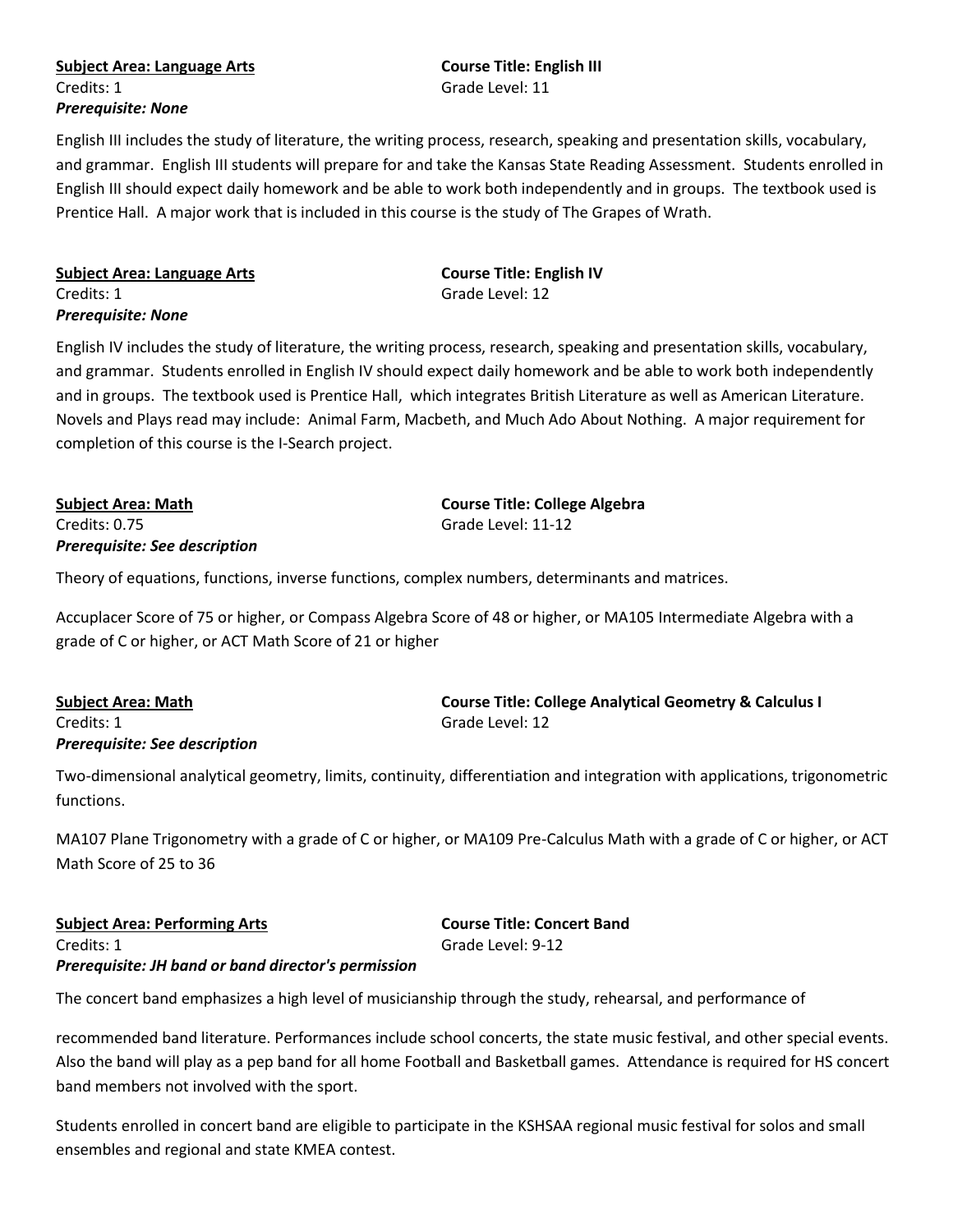### **Subject Area: Performing Arts Course Title: Elbiata Singers** Credits: 0.5 Grade Level: 9-12 *Prerequisite: Audition, concurrent enrollment in HS Choir,*

The Elbiata Singers is a select group of mixed voices that is chosen by audition and rehearses before school on Wednesday and Thursday mornings. It is designed for the experienced and serious music student. Students must demonstrate superior musical ability, regular attendance, good academic standing, and responsible behavior to be considered for this ensemble. Students will be responsible for purchasing tuxedos and formal dresses. Singers will perform a varied repertoire of standard choral repertoire, practice vocal technique, gain an understanding of music in relation to history and culture, and learn self-discipline by functioning as a responsible member of the ensemble. In addition to school concerts and music festivals, this ensemble performs at various churches and community events throughout the year. Attendance at performances is required.

# Credits: 1 Grade Level: 9-12 *Prerequisite: none*

**Subject Area: Performing Arts Course Title: High School Choir**

As a member of the High School Choir, students will perform a varied repertoire of standard choral repertoire, practice vocal technique, gain an understanding of music in relation to history and culture, and learn self-discipline by functioning as a responsible member of the ensemble. Emphasis is placed on refining part singing skills, sight singing skills, musical interpretation, The choir presents at least three evening performances at school each year and participates in music festivals in the spring. Women are required to wear a black dress or black shirt with black skirt/pants and black shoes for performances. Men are required to wear black pants, a white shirt, and a dark tie with black shoes. Attendance at performances is required.

### **Subject Area: Performing Arts Course Title: How Music Works - In Theory and Practice** Credits: 1 Grade Level: 11-12 *Prerequisite: participation in band or choir or teacher recomendation*

"How Music Works - In Theory and Practice" (formally "Intro to Music") is a class to better understand how and why music is so important in our lives. While working through a basic college level music theory one text book this class will aso put into practice the skills learned in a collaborative and active learning fashion. Throughout the year students of the class will form a performance group either in the pop, rock or jazz style to put into practice the theory learned through the class. In the fall the class will organize and produce the student talent show. In the spring their final composition(s) will be performed at the spring concert.

### **Subject Area: Performing Arts Course Title: HS Concert Band** Credits: 1 Grade Level: 9-12 *Prerequisite: Previous year enrollment in band OR with permission of the director*

The Goessel High School Concert band is open to all students who have been enrolled in band during their previous year or are joining band through with the director's permission acquired through several private lessons on their instrument before the class begins.

The concert band performs a Fall, Winter and Spring Concert and competes in the KSHSAA state large group competition. Students are encouraged to participate in solo and small ensemble contests as well as audition for the KMEA all-district and all-state ensembles. Also all concert band members are required to play as a pep band for all home football and basketball games unless that students is participating in that activity.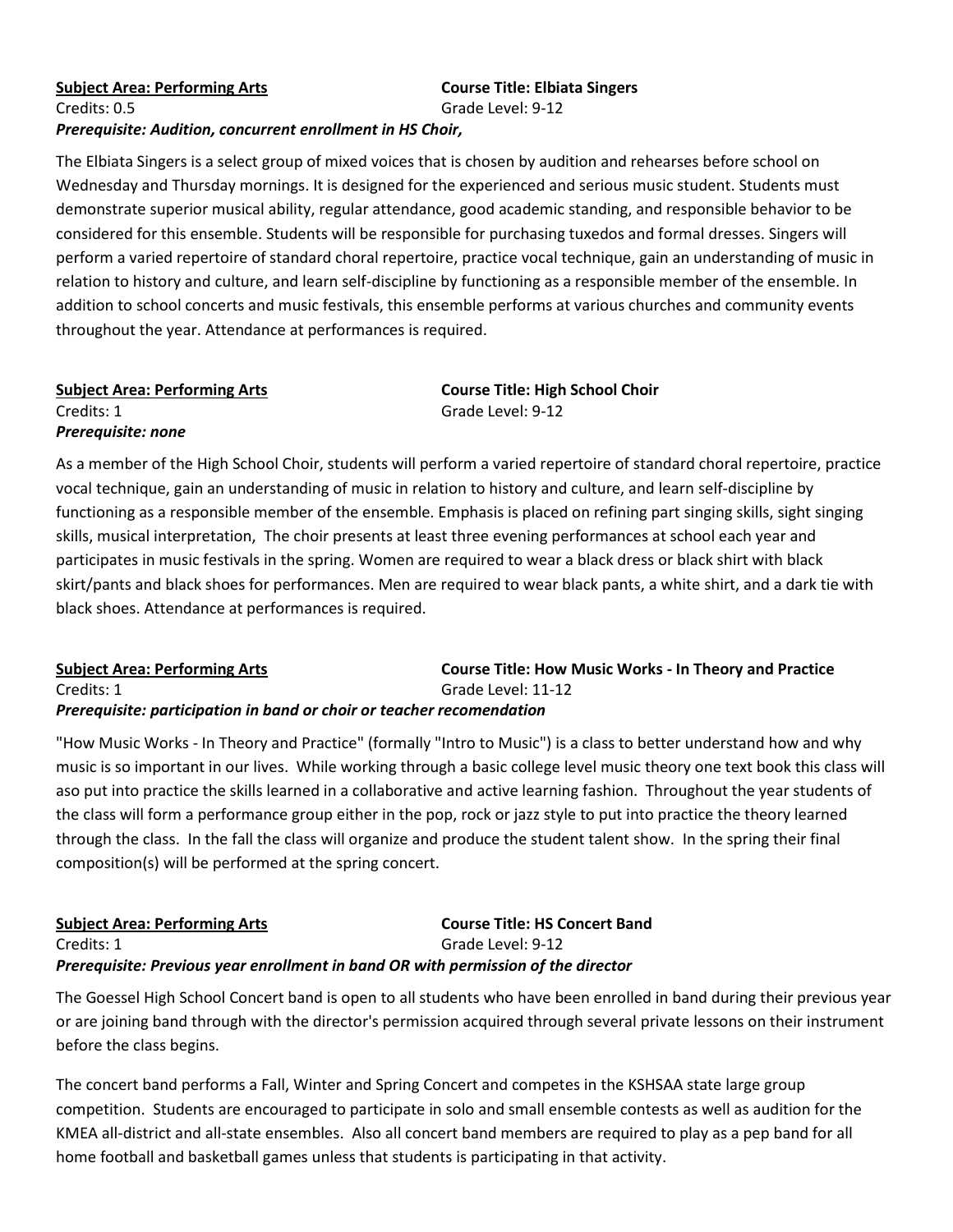### **Subject Area: Physical Education Course Title: Freshman PE** Credits: 1 Grade Level: 9 *Prerequisite: none*

This course is designed to provide students with the knowledge and skills needed to engage in a physically active, sports, and healthy lifestyle throughout life.

**Subject Area: Physical Education Course Title: Weight Training** Credits: 1 Grade Level: 9-12 *Prerequisite: None*

This course is intended to teach the proper weightlifting and plyometric exercise techniques.

| <b>Subject Area: Science</b> | <b>Course Title: Biology</b> |
|------------------------------|------------------------------|
| Credits: 1                   | Grade Level: 9-10            |
| Prerequisite: none           |                              |

Biology is the study of life and living things. In this course, students will learn about biological concepts and principles, such as cell theory, cell metabolism, genetics, evolution, ecology and taxonomy. They will understand how these concepts are applied to living organisms and systems. This course includes a strong laboratory component and laboratory skills and lab safety will be emphasized.

**Subject Area: Science Course Title: Chemistry** Credits: 1 Grade Level: 10-11 *Prerequisite: Algebra*

Chemistry is the study of the composition, structure and properties of matter. In this course, students will learn about atomic structures, states of matter, chemical composition, chemical bonding, molecular structure, chemical reactions and stoichiometry. This course includes a strong laboratory component and laboratory skills and lab safety will be

Credits: 1 Grade Level: 9 *Prerequisite: none*

emphasized.

**Subject Area: Science Course Title: Physical Science**

Physical science is the study of the natural world using the scientific method of observation and experimentation. This course provides an introduction to chemistry, astronomy and physics. It includes a strong laboratory component, with formal and informal labs. Laboratory skills and lab safety will be emphasized.

**Subject Area: Science Course Title: Physics** Credits: 1 Grade Level: 11-12 *Prerequisite: Algebra 2*

Physics is the study of the interactions between matter and energy in the fields of mechanics, acoustics, optics, heat, electricity, magnetism and nuclear phenomena. This course includes a strong laboratory component, with formal and informal labs. Laboratory skills and lab safety will be emphasized.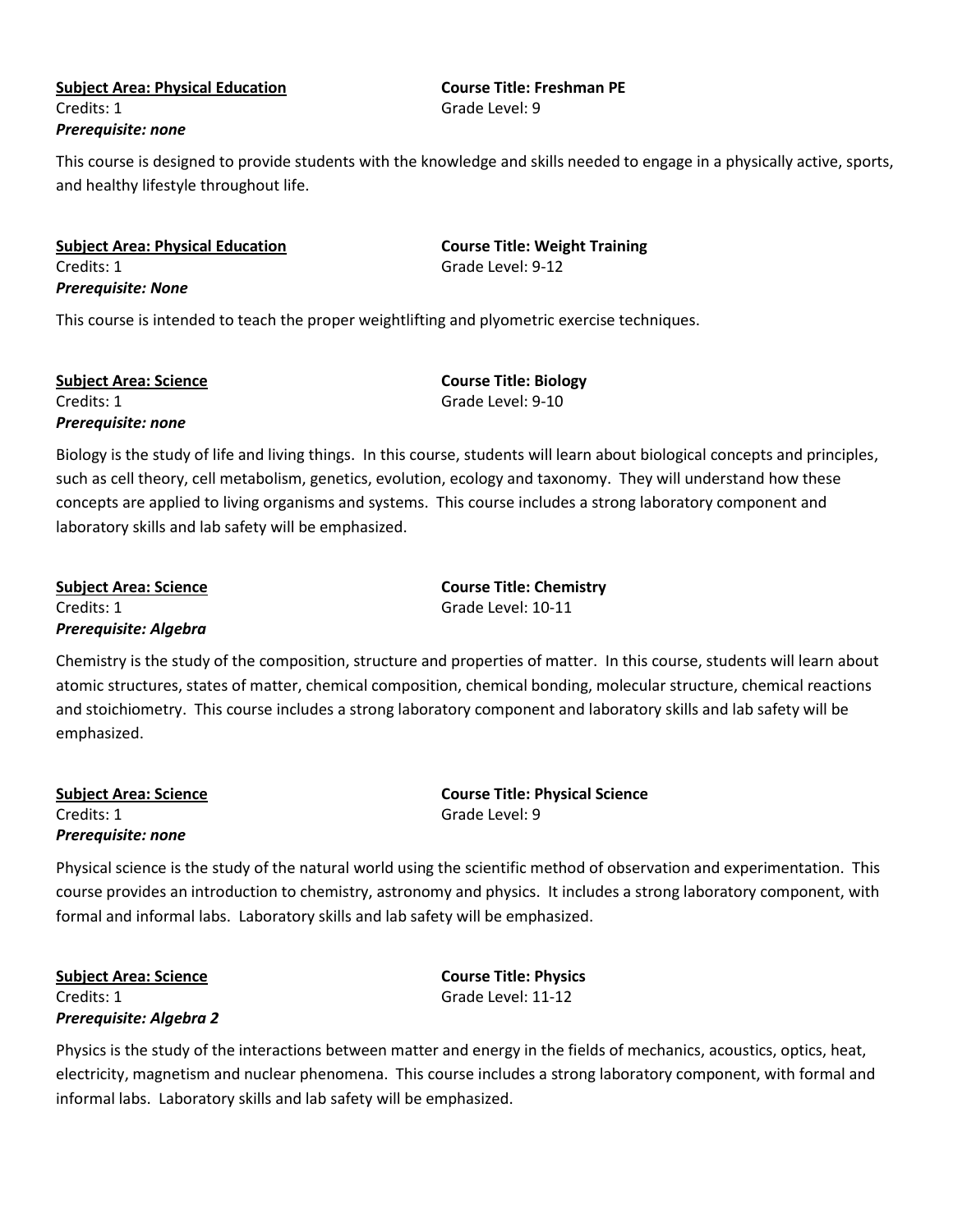### **Subject Area: Social Science Course Title: American History** Credits: 1 Grade Level: 11 *Prerequisite: none*

This course is a yearlong survey of American History taught in chronological sequence. It will trace the social, political, military, and economic forces that shaped American history. A brief overview of Native American History prior to 1492 will be included. Likewise, a brief overview of colonialism, the Revolution, the Constitution, and the 1800s will be covered. Emphasis of the course will then be on Twentieth Century American history.

| <b>Subject Area: Social Science</b> |  |
|-------------------------------------|--|
| Credits: 0.75                       |  |
| Prereguisite: None                  |  |

**Course Title: College American History** Grade Level: 11-12

Economic, political, social and intellectual development of the United States from the Civil War to the present with emphasis on growth of democracy, free enterprise system, welfare programs, civil rights, needs and contributions of minority groups, foreign policy and national defense.

| <b>Subject Area: Social Science</b> | <b>Course Title: College General Psychology</b> |
|-------------------------------------|-------------------------------------------------|
| Credits: 0.75                       | Grade Level: 11-12                              |
| <b>Prerequisite: None</b>           |                                                 |

A survey of the fundamental principles of behavior including physiological, perceptual, historical, methodological, learning, memory, development, motivational, emotional, social and applied perspectives.

**Subject Area: Social Science Course Title: College Human Relations** Credits: 0.75 Grade Level: 11-12 *Prerequisite: None*

Psychological principles applied to everyday living with an emphasis on self-understanding and on building successful relationships.

| <b>Subject Area: Social Science</b> | <b>Course Title: Current Events</b> |
|-------------------------------------|-------------------------------------|
| Credits: 1                          | Grade Level: 10-12                  |
| Prereguisite: none                  |                                     |

This course will examine current world situations and problems. Focus of the course will be on the development of skills necessary for understanding current world and state affairs. This includes analyzing the news presented from a variety of sources and each source's perspectives. Thus, students will be expected to keep up with the news through the television, internet, printed sources, or possibly other means of communication. Students will learn to recognize bias and analyze diverse viewpoints.

**Subject Area: Social Science Course Title: Sociology** Credits: 0.5 Grade Level: 11-12 *Prerequisite: none*

This course can be described as a scientific study dealing with the origin, evolution, and development and interaction of human groups and relationships. It is a look at human society and its various cultures, its organization, its institutions, and its functions. Specific areas of study will include units on deviance, social stratification, race, gender, and age.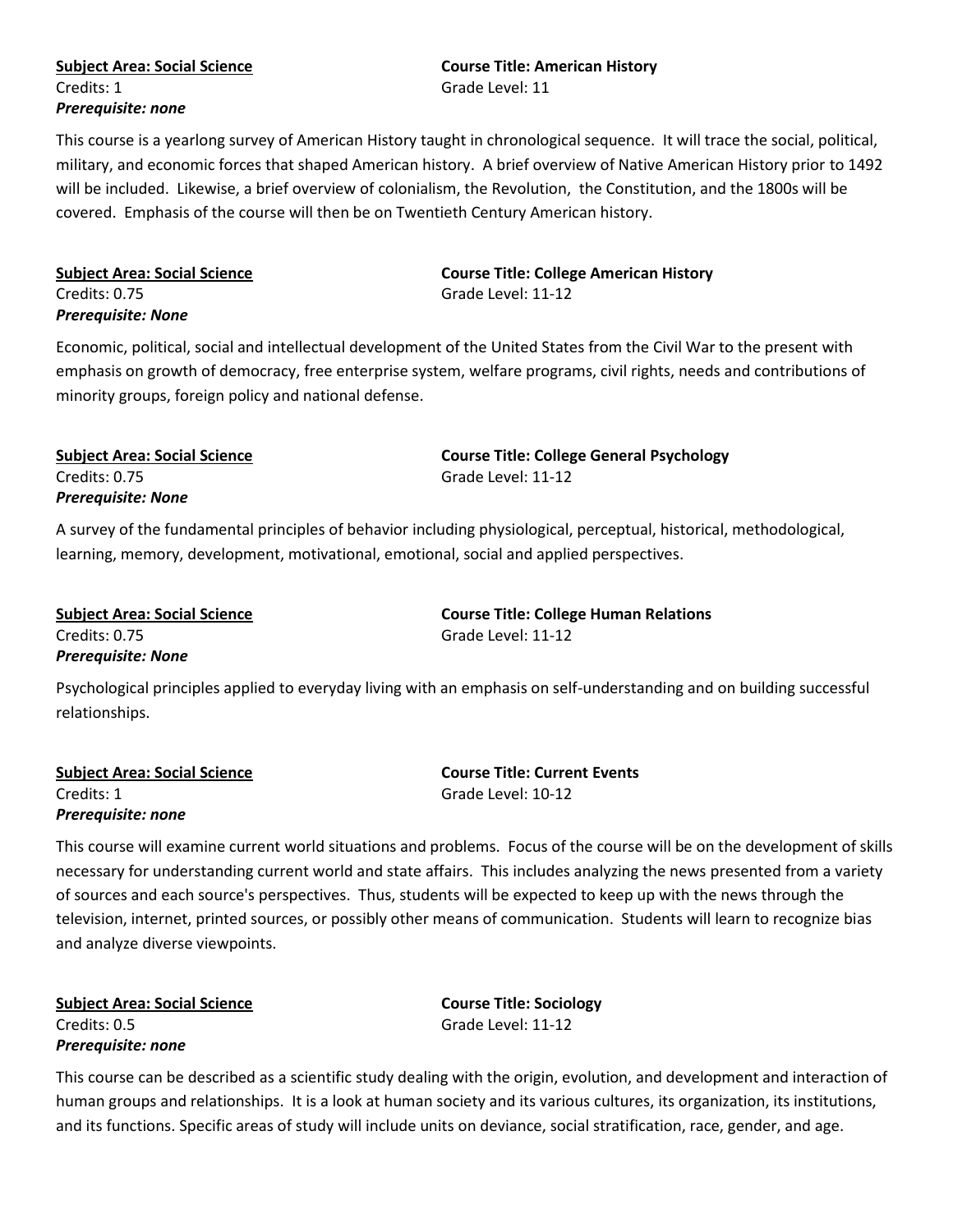### **Subject Area: Social Science Course Title: U.S. Government** Credits: 0.5 Grade Level: 12 *Prerequisite: American History*

This course on U.S. Government uses the U.S. Constitution as its basis of study. Within this emphasis on the Constitution, the legislative, executive, and judicial branches will be studied in-depth, along with federalism and the political process and elections. Civil liberties and freedoms for individuals, along with the responsibilities of citizens that go with these liberties will also be emphasized.

| Subject Area: Social Science |  |
|------------------------------|--|
| Credits: 1                   |  |
| Prerequisite: none           |  |

**Subject Area: Social Science Course Title: World Geography** Grade Level: 9-12

This course on the study of geography of the world is a study of people and their environment. Included in the course will be a study of the regions of the world and the many cultures within those regions. The regions of study will be Europe, Africa, Asia, the Middle East, Latin America, and Australia. The 5 themes of geography (location, place, people and their environment, movement, and regions) will be emphasized. The class will also include memorizing all the countries and most of the capitals of the world, along with many of the major physical features of the world.

**Subject Area: Social Science Course Title: World History** Credits: 1 Grade Level: 10 *Prerequisite: none*

This year-long survey course of World History will examine some of the major civilizations of the past and present. The course will concentrate on humanity's most significant political, economic, cultural, and intellectual achievements. Content will include the Ancient Middle East and Far East, the Classical World, Middle Ages, Africa, the emergence of the Modern World, and the Modern World through the two world wars.

| <b>Subject Area: Visual Arts</b> |  |
|----------------------------------|--|
| Credits: 1                       |  |
| <b>Prerequisite: Art I</b>       |  |

**Subject Area: Visual Arts Course Title: Art II** Grade Level: 10-12

ART II is a second level course that will explore beyond the basics. Students are expected to work independently, be selfmotivated, and provide leadership for younger students in the class. Areas studied will include traditional and nontraditional use of media, interpretation of symbols, comparing and contrasting styles of artists in history, and ideas from other careers. Participation in exhibits each 9 weeks is mandatory, and participation in contests are expected. Art II may participate in year end Advanced Art Exhibit.

**Subject Area: Visual Arts Course Title: Art III** Credits: 1 Grade Level: 11-12 *Prerequisite: Art II*

ART IIII is a third level course that will explore well beyond the basics. Students are expected to work independently, be self-motivated, and provide leadership for younger students in the class. Projects will explore conceptual art, design elements, analyzing meaning of artists, function and meaning of objects in culture, and portraying minorities in society. Exhibits at the end of each 9 weeks are mandatory, as well as in contests. Art III will participate in year-end Advanced Art exhibit.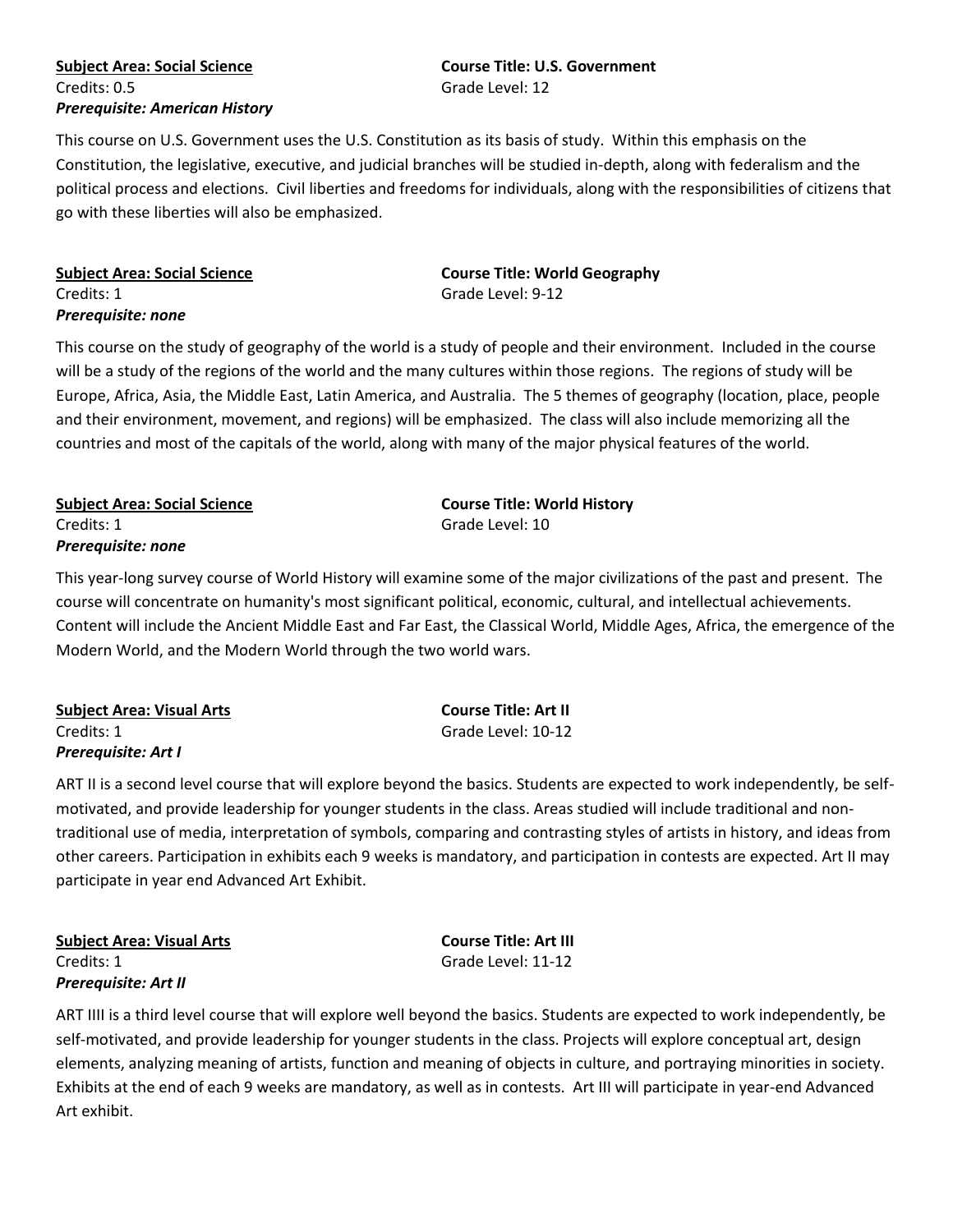### **Subject Area: Visual Arts Course Title: Art IV** Credits: 1 Grade Level: 12 *Prerequisite: Art III*

ART IV is a senior level course that will explore far beyond the basics. Students are expected to work independently, be self-motivated, and provide leadership for younger students in the class. Projects are independently chosen by the student, with the approval of the teacher. Students are expected to work towards accumulating a portfolio of work, suitable for seeking admission to college and for scholarships. Exhibits at the end of each 9 weeks are mandatory, as well as participation in contests. Art III will participate in year-end Advanced Art exhibit; possibly a Senior Exhibit.

| <b>Subject Area: Visual Arts</b>                                      | <b>Course Title: Graphic Design</b> |
|-----------------------------------------------------------------------|-------------------------------------|
| Credits: 1                                                            | Grade Level: 10-12                  |
| Prerequisite: Intro to Drawing, Computer Aps, or Career Life Planning |                                     |

GRAPHIC DESIGN 11154 is the full or upper level course in this area. It will cover leadership and teamwork, ethics and legal responsibilites, communications, and career plans. The content area of Graphic Design includes needs of the client, digital design, image creation, typography, copyright and trademarks, and producing a portfolio of Graphic Design projects.

### **Subject Area: Visual Arts Course Title: Graphic Design Fundmentals** Credits: 0.5 Grade Level: 10-12 *Prerequisite: Intro to Drawing, Computer Aps, or Career Life Planning*

Graphic Design Fundamentals will cover essential knowlege and skills, communication, leadership and teamwork. Content area of Graphic Design Fundamentals are the basics of this area, such as drawing, perspective, typography, branding, identifying how images communicate messages, and creating a portfolio of graphic design projects, such as logos, brochures, packaging, etc.

| <b>Subject Area: Visual Arts</b> | <b>Course Title: Intro to Drawing</b> |
|----------------------------------|---------------------------------------|
| Credits: 0.5                     | Grade Level: 9-12                     |
| <b>Prerequisite: None</b>        |                                       |

Intro to Drawing is the Introductory level High School Art course for the first semester. Students will explore extensive techniques in drawing, such as basic shapes, forms, shading, color theory, Elements of Art, and Composition. Lectures in World Art History are given with tests. Sketchbook assignment is a record of collected sketches. Second Semester students will continue with traditional Art I course, including 3-D Art; sculpture, ceramics, printmaking, and Contest participation.

**Subject Area: Visual Arts Course Title: Photo Imaging** Credits: 0.5 Grade Level: 10-12 *Prerequisite: Intro to Drawing, Computer Aps, or Career Life Planning*

Photo Imaging is a first semester class. It will cover essential knowledge and skills, communication, leadership and teamwork. The Photography content will cover basics of photography, handling cameras and photo equipment, darkroom film and print developing, transitioning into digital work. It will also cover copyright issues, photojournalism, studio photography, and commercial photography work.